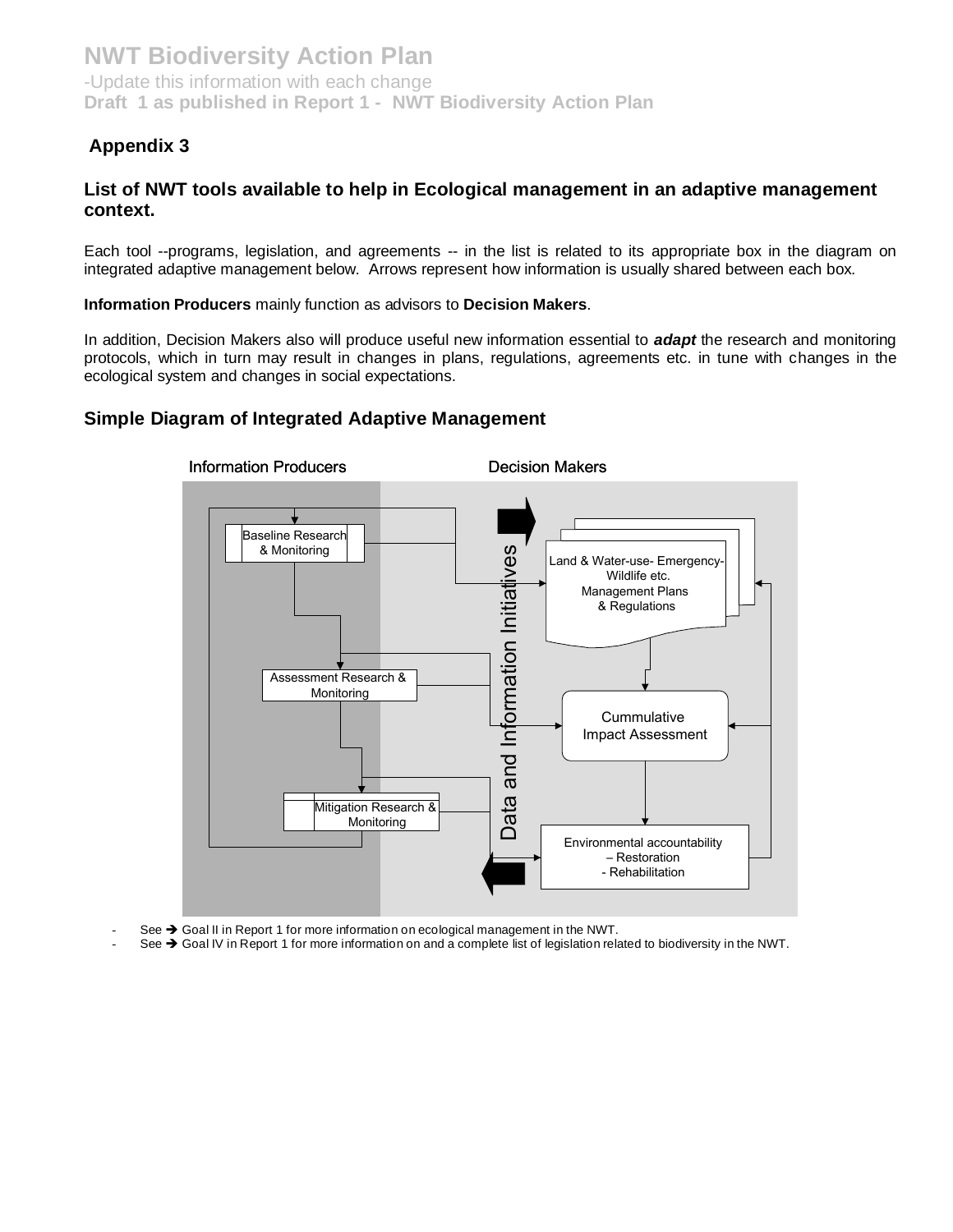| <b>Actions</b>                                                                                                                                | Lead<br><b>Organizations</b>                                                                                                          | Stage <sup>1</sup>                     | <b>Location</b>                                                                                  | Goal                                                                                                                                       | <b>Start</b><br>Year | <b>End</b><br>Year | <b>Find more</b>                                                                                                                         |
|-----------------------------------------------------------------------------------------------------------------------------------------------|---------------------------------------------------------------------------------------------------------------------------------------|----------------------------------------|--------------------------------------------------------------------------------------------------|--------------------------------------------------------------------------------------------------------------------------------------------|----------------------|--------------------|------------------------------------------------------------------------------------------------------------------------------------------|
| Baseline Research<br>& Monitoring                                                                                                             |                                                                                                                                       | variation in environmental conditions. |                                                                                                  | Monitoring and research needed to detect and understand the natural                                                                        |                      |                    |                                                                                                                                          |
| <b>Northern Ecosystem</b><br>Initiative - baseline<br>research on climate<br>change and impacts of<br>major development                       | Government of Canada, Beginning phase Northern<br><b>Environment Canada</b>                                                           | 12                                     | Canada                                                                                           | Fund research and<br>development on climate<br>change, contaminants,<br>biodiversity, impacts of<br>major development                      | 1999                 | ?                  | http://www.mb.ec.gc.ca/<br>nature/ecosystems/nei-<br>ien/dh00s00.en.html                                                                 |
| <b>NWT Biophysical Study -</b><br>baseline research<br>component                                                                              | Government of the<br>Northwest Territories,<br>Department of<br>Resources, Wildlife and<br>Economic Development<br>with many partners | Being developed Mackenzie              | <b>River valley</b>                                                                              | Fund baseline studies<br>on natural variations to<br>help predict impacts<br>associated with oil/gas<br>industry                           | 2002                 | ?                  | http://www.gov.nt.ca/RW<br>ED/mog/downloads/oilg<br>as_update_nov2002.pdf                                                                |
| <b>Mackenzie Valley</b><br><b>Cumulative Impact</b><br><b>Monitoring Program</b><br>(MVCIMP) - Valued<br>ecosystem component<br>(VEC) program | Government of Canada,<br>Indian and Northern<br>Affairs and NWT CIMP<br><b>Working Group</b>                                          | 5-year Work<br>Plan Drafted            | NWT with<br>focus on<br>Gwich'in and<br>Sahtu SA;<br>eventual<br>focus on<br>Mackenzie<br>Valley | Implement community-<br>based impact monitoring<br>required pursuant to the<br>SDMLCA and GCLCA<br>and as a requirement of<br><b>MVRMA</b> | 2002                 | 2007 for<br>review | http://www.ceamf.ca/08<br>CIM/08_CimpReference<br>htm<br>See Audit component in<br>the Environmental<br>Accountability section<br>below. |
|                                                                                                                                               | Lead                                                                                                                                  |                                        |                                                                                                  |                                                                                                                                            | <b>Start</b>         | <b>End</b>         |                                                                                                                                          |
| <b>Actions</b><br>Assessment Research &<br>Monitoring                                                                                         | <b>Organizations</b><br>the environment                                                                                               | Stage <sup>1</sup>                     | Location                                                                                         | Goal                                                                                                                                       | Year                 | Year               | <b>Find more</b><br>Monitoring and research needed to understand the effects of development on                                           |
| <b>West Kitikmeot Slave</b><br>Study                                                                                                          | many partners                                                                                                                         | Closed                                 | Slave<br>Geological<br>region                                                                    | Study impacts<br>associated with diamond<br>industry                                                                                       | 1994                 | 2001               | http://www.wkss.nt.ca/                                                                                                                   |
| <b>Beaufort Region</b><br>Environmental<br>Assessment and<br><b>Monitoring Program</b><br>(BREAM)                                             | Government of Canada,<br>Indian and Northern<br>Affairs and many<br>partners                                                          | Closed                                 | Beaufort Sea                                                                                     | Offshore environmental<br>ecosystems monitoring.<br>and research on oil spills<br>scenarios                                                | 1990                 | 1994               | www.aina.ucalgary.ca/sc<br>ripts/minisa.dll/144/hipro<br>e/                                                                              |
| <b>NWT Biophysical Study -</b><br>assessment research<br>component                                                                            | Government of the<br>Northwest Territories,<br>Department of<br>Resources, Wildlife and<br>Economic Development<br>with many partners | Being developed Mackenzie              | <b>River valley</b>                                                                              | Fund studies on impacts<br>associated with oil/gas<br>industry                                                                             | 2002                 | $\overline{?}$     | http://www.gov.nt.ca/RW<br>ED/mog/downloads/oilg<br>as_update_nov2002.pdf                                                                |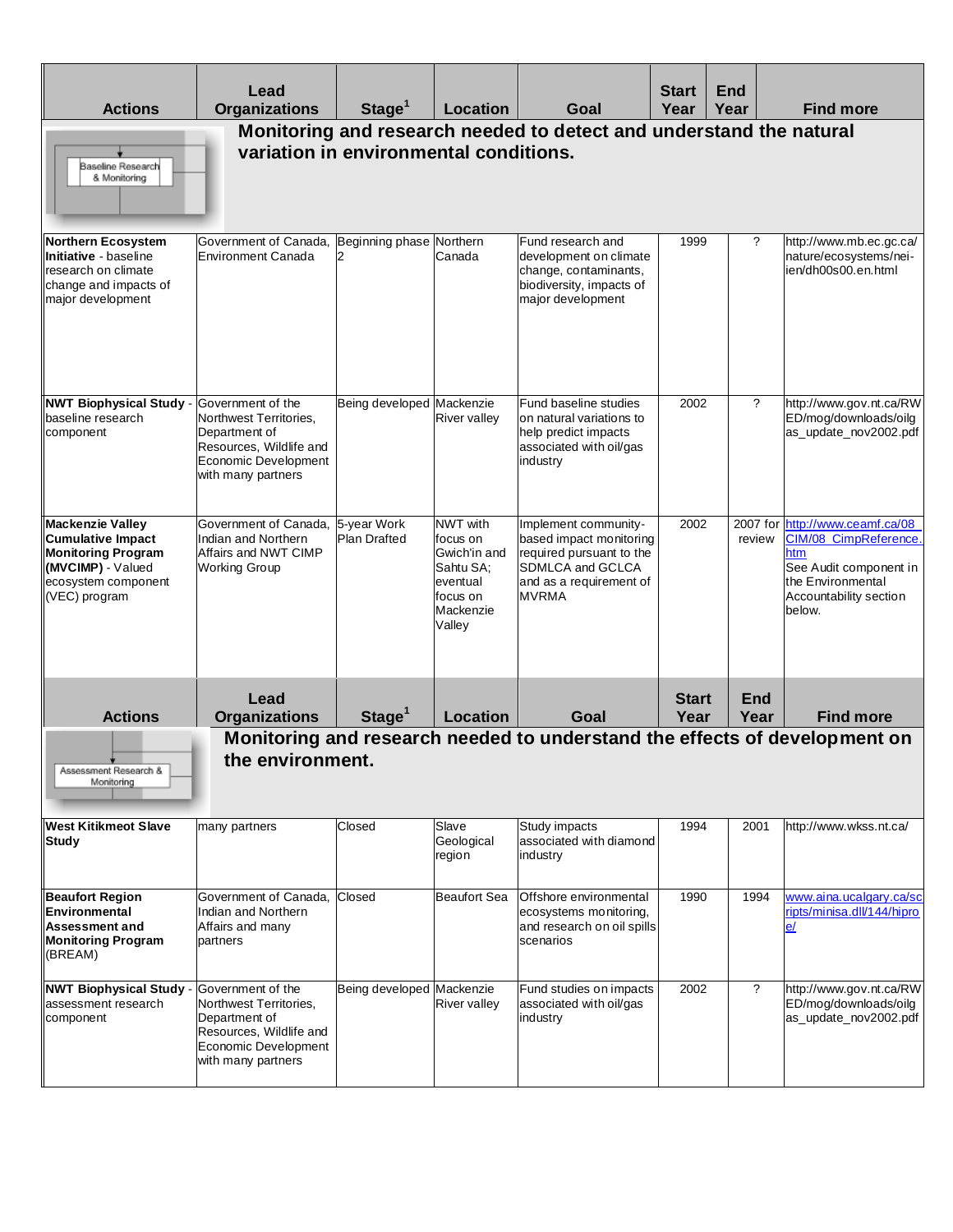| <b>Land &amp; Water use</b>                                                                                                |                                                                                                                                                                                                                                                                                                                                                                                                                                                                                             |                               |                                                                                                                                                                                                                                                                      |                                                                                                                                                                                                                                                                                                                                                                                   |                                          |                    |                                                                          |
|----------------------------------------------------------------------------------------------------------------------------|---------------------------------------------------------------------------------------------------------------------------------------------------------------------------------------------------------------------------------------------------------------------------------------------------------------------------------------------------------------------------------------------------------------------------------------------------------------------------------------------|-------------------------------|----------------------------------------------------------------------------------------------------------------------------------------------------------------------------------------------------------------------------------------------------------------------|-----------------------------------------------------------------------------------------------------------------------------------------------------------------------------------------------------------------------------------------------------------------------------------------------------------------------------------------------------------------------------------|------------------------------------------|--------------------|--------------------------------------------------------------------------|
| Land & Water-use- Emergency-<br>Wildlife etc.<br>Management Plans<br>& Regulations                                         |                                                                                                                                                                                                                                                                                                                                                                                                                                                                                             |                               |                                                                                                                                                                                                                                                                      | Specific tools to regulate, plan and manage human actions on ecosystems.                                                                                                                                                                                                                                                                                                          |                                          |                    |                                                                          |
| <b>Actions</b>                                                                                                             | Lead<br><b>Organizations</b>                                                                                                                                                                                                                                                                                                                                                                                                                                                                | Stage <sup>1</sup>            | Location                                                                                                                                                                                                                                                             | Goal                                                                                                                                                                                                                                                                                                                                                                              | <b>Start</b><br>Year                     | <b>End</b><br>Year | <b>Find more</b>                                                         |
| <b>Program of Energy</b><br>Research and<br>Development (PERD)                                                             | <b>Natural Resources</b><br>Canada, Office of<br>Energy Research and<br>Development, and other<br>federal departments                                                                                                                                                                                                                                                                                                                                                                       | Implementation                | Canada                                                                                                                                                                                                                                                               | Fund, among others,<br>mitigation research on<br>offshore and northern oil<br>and gas, environmental<br>and safety issues,<br>improvements in<br>sustainable<br>development of<br>communities, energy-<br>efficient Industry R &D,<br>and support for<br>Canadian energy<br>sector's response to<br>impacts of climate<br>change enhanced<br>natural uptake of<br>greenhouse gas. | 1983                                     | $\overline{\cdot}$ | http://www2.nrcan.gc.ca/<br>es/oerd/english/View.as<br>p?x=659           |
| <b>Environmental Studies</b><br><b>Research Funds (ESRF)</b>                                                               | Government of Canada<br>(Natural Resources<br>Canada and Indian and<br>Northern Affairs);<br>Implementation as part<br>of the Canada<br>Petroleum Resources<br>Act - Environmental<br><b>Studies Research Fund</b><br><b>Regions Regulations</b><br>administrated by Board:<br>federal government, the<br>Canada-Newfoundland<br>Offshore Petroleum<br>Board, the Canada-<br>Nova Scotia Offshore<br>Petroleum Board, the oil<br>and gas industry, and<br>members of the general<br>public. | Implementation                | Crown lands<br>in the<br>Northwest<br>Territories,<br>Nunavut or<br>Sable Island,<br>or submarine<br>areas, not<br>within a<br>province, in<br>the internal<br>waters of<br>Canada, the<br>territorial sea<br>of Canada or<br>the continental<br>shelf of<br>Canada. | Funds research program<br>including "environmental<br>and social studies<br>designed to assist in the<br>decision-making process<br>related to oil and gas<br>exploration and<br>development on<br>Canada's frontier lands".<br>Funds are provided<br>through levies on frontier<br>lands paid by interested<br>holders such as the oil<br>and gas companies".                    | 1983<br>(Funds);<br>1987<br>(Legislated) |                    | Indefinite http://www.esrfunds.org/                                      |
| <b>Northern Ecosystem</b><br>Initiative - mitigation<br>research on climate<br>change, and impacts of<br>major development | Government of Canada,<br>Environment Canada                                                                                                                                                                                                                                                                                                                                                                                                                                                 | Beginning phase Northern<br>2 | Canada                                                                                                                                                                                                                                                               | Fund research and<br>development on climate<br>change, contaminants,<br>biodiversity, impacts of<br>major development                                                                                                                                                                                                                                                             | 1999                                     | 2005?              | http://www.mb.ec.gc.ca/<br>nature/ecosystems/nei-<br>ien/dh00s00.en.html |
| Mitigation Research &<br>Monitoring                                                                                        |                                                                                                                                                                                                                                                                                                                                                                                                                                                                                             |                               |                                                                                                                                                                                                                                                                      | Monitoring and research needed to understand how the effects of<br>development on the environment could be reduced.                                                                                                                                                                                                                                                               |                                          |                    |                                                                          |
| <b>Actions</b>                                                                                                             | Lead<br><b>Organizations</b>                                                                                                                                                                                                                                                                                                                                                                                                                                                                | Stage <sup>1</sup>            | Location                                                                                                                                                                                                                                                             | Goal                                                                                                                                                                                                                                                                                                                                                                              | <b>Start</b><br>Year                     | <b>End</b><br>Year | <b>Find more</b>                                                         |
| <b>Initiative</b> - assessment<br>research on impacts of<br>major development                                              | Environment Canada                                                                                                                                                                                                                                                                                                                                                                                                                                                                          | $\overline{2}$                | Canada                                                                                                                                                                                                                                                               | development on climate<br>change, contaminants,<br>biodiversity, impacts of<br>major development                                                                                                                                                                                                                                                                                  |                                          |                    | nature/ecosystems/nei-<br>ien/dh00s00.en.html                            |
| Northern Ecosystem                                                                                                         | Government of Canada, Beginning phase Northern                                                                                                                                                                                                                                                                                                                                                                                                                                              |                               |                                                                                                                                                                                                                                                                      | Fund research and                                                                                                                                                                                                                                                                                                                                                                 | 1999                                     | ?                  | http://www.mb.ec.gc.ca/                                                  |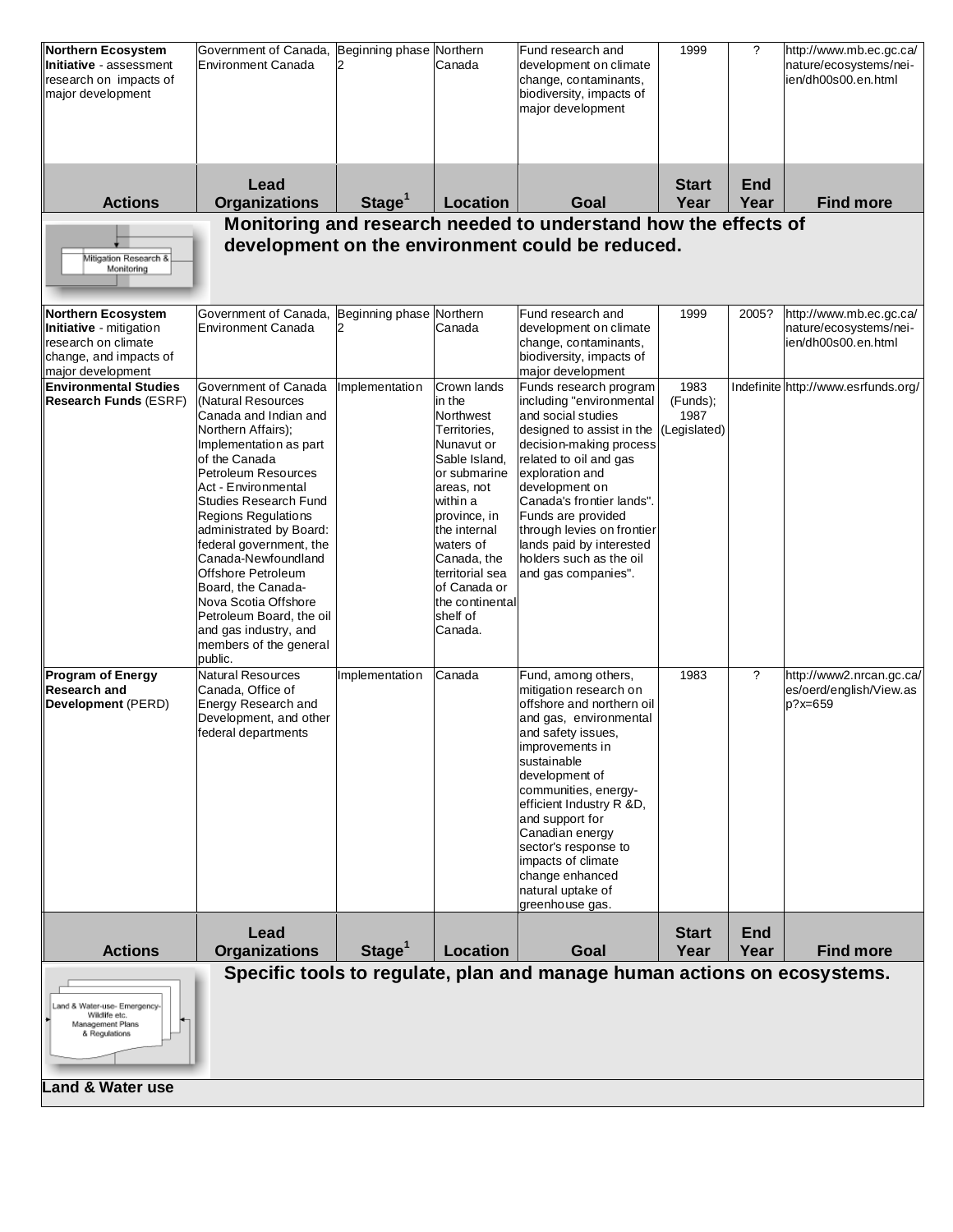| Land and Water use<br>permitting system in the<br><b>Gwich'in SA</b>                                       | Gwich'in Land and<br><b>Water Board</b>                                                                                                                                                                                                                                                                                         | In force                 | Gwich'in<br>Settlement<br>Area     | regulates the use of<br>land and water"                                                                                                                                                                                                                                                                      | 1998              |                          | Indefinite http://infosource.gc.ca/In<br>fo_1/GLWB-e.html                                         |
|------------------------------------------------------------------------------------------------------------|---------------------------------------------------------------------------------------------------------------------------------------------------------------------------------------------------------------------------------------------------------------------------------------------------------------------------------|--------------------------|------------------------------------|--------------------------------------------------------------------------------------------------------------------------------------------------------------------------------------------------------------------------------------------------------------------------------------------------------------|-------------------|--------------------------|---------------------------------------------------------------------------------------------------|
| Land and Water use<br>permitting system in the<br><b>Sahtu SA</b>                                          | Sahtu Land and Water<br>Board                                                                                                                                                                                                                                                                                                   | In force                 | Sahtu<br>Settlement<br>Area        | requlates the use of<br>land and water                                                                                                                                                                                                                                                                       | 1998              |                          | Indefinite http://www.slwb.com/                                                                   |
| <b>Plans</b>                                                                                               |                                                                                                                                                                                                                                                                                                                                 |                          |                                    |                                                                                                                                                                                                                                                                                                              |                   |                          |                                                                                                   |
| <b>NWT Emergency Plan</b>                                                                                  | Government of the<br><b>Northwest Territories</b><br>and many partners                                                                                                                                                                                                                                                          | Implementation           | <b>NWT</b>                         | "Provide policy and<br>guidance where GNWT<br>agencies and their<br>partners support local<br>emergency operations,<br>and meet a<br>collective responsibility<br>to provide a prompt and<br>coordinated response<br>management for<br>territorial emergencies".                                             | 1998?             |                          | Indefinite http://www.maca.gov.nt.<br>ca/Publications/Acrobat/<br>Emergency_plan/Conten<br>ts.pdf |
| <b>Protected Area Strategy</b>                                                                             | Many partners                                                                                                                                                                                                                                                                                                                   | Implementation           | <b>NWT</b>                         | provide a context for<br>specific action items and<br>commitments to facilitate<br>the establishment of<br>protected areas"                                                                                                                                                                                  | 1999              |                          | Indefinite http://www.gov.nt.ca/RW<br>ED/pas/                                                     |
| <b>Gwich'in Land Use Plan</b>                                                                              | <b>Gwich'in Land Use</b><br>Planning Board                                                                                                                                                                                                                                                                                      | Final, under<br>review   | Gwich'in<br>Settlement<br>Area     | Develop and implement<br>a land use plan for the<br>Gwich'in Settlement<br>Area with responsibilities<br>under the Gwich'in<br>Comprehensive Land<br>Claim Agreement and<br>the Mackenzie Valley<br>Resource Management<br>Act (Part 2).                                                                     | 1998              | $\overline{\phantom{a}}$ | http://www.gwichinplanni<br>ng.nt.ca/                                                             |
| <b>Sahtu Land Use Plan</b>                                                                                 | Sahtu Land Use<br>Planning Board                                                                                                                                                                                                                                                                                                | Drafted, under<br>review | Sahtu<br>Settlement<br>Area        | develop and implement<br>a land use plan for the<br>Sahtu Settlement<br>Area" with<br>responsibilities under<br>the "Sahtu Dene and<br>Metis Comprehensive<br>Land Claim Agreement<br>(Section 25.2) and the<br>Mackenzie Valley<br><b>Resource Management</b><br>Act (Part 2)".                             | 1998              | $\overline{\cdot}$       | http://www.sahtulanduse<br>plan.com/index.html                                                    |
| Deh Cho Land Use Plan                                                                                      | Deh Cho Land Use<br><b>Planning Committee</b>                                                                                                                                                                                                                                                                                   | Being drafted            | Deh Cho<br>territory               | "guide the development<br>of the plan and ensure<br>proper consultation and<br>communication is<br>occurring with all<br>relevant parties" with<br>responsibilities under<br>the Deh Cho First<br>Nations Interim<br>Measures Agreement.                                                                     | 2001              | $\overline{?}$           | http://www.dehcholands.<br>org/home.htm                                                           |
| Community<br><b>Conservation Plans</b><br>(Aklavik Holman Inuvik<br>Paulatuk Sachs Harbour<br>Tuktoyaktuk) | Implemented under<br>recommendation of<br>Inuvialuit Renewable<br><b>Resource Conservation</b><br>and Management Plan<br>(1988), which was<br>prepared by Wildlife<br><b>Management Advisory</b><br>Council (NWT) and the<br><b>Fisheries Joint</b><br>Management Committee<br>(FJMC); in partial<br>fulfillment of obligations | Implementation           | Inuvialuit<br>Settlement<br>Region | 'Provide guidance in the<br>planning (not a legally<br>binding document) and<br>describes strategies to<br>address five goals<br>on"important wildlife<br>habitat and harvesting<br>areas, land use<br>decisions and<br>management of<br>cumulative impacts,<br>educational initiatives,<br>general wildlife | 2000<br>(Updated) |                          | Regularly http://www.bmmda.nt.ca/<br>Updated downloads.htm                                        |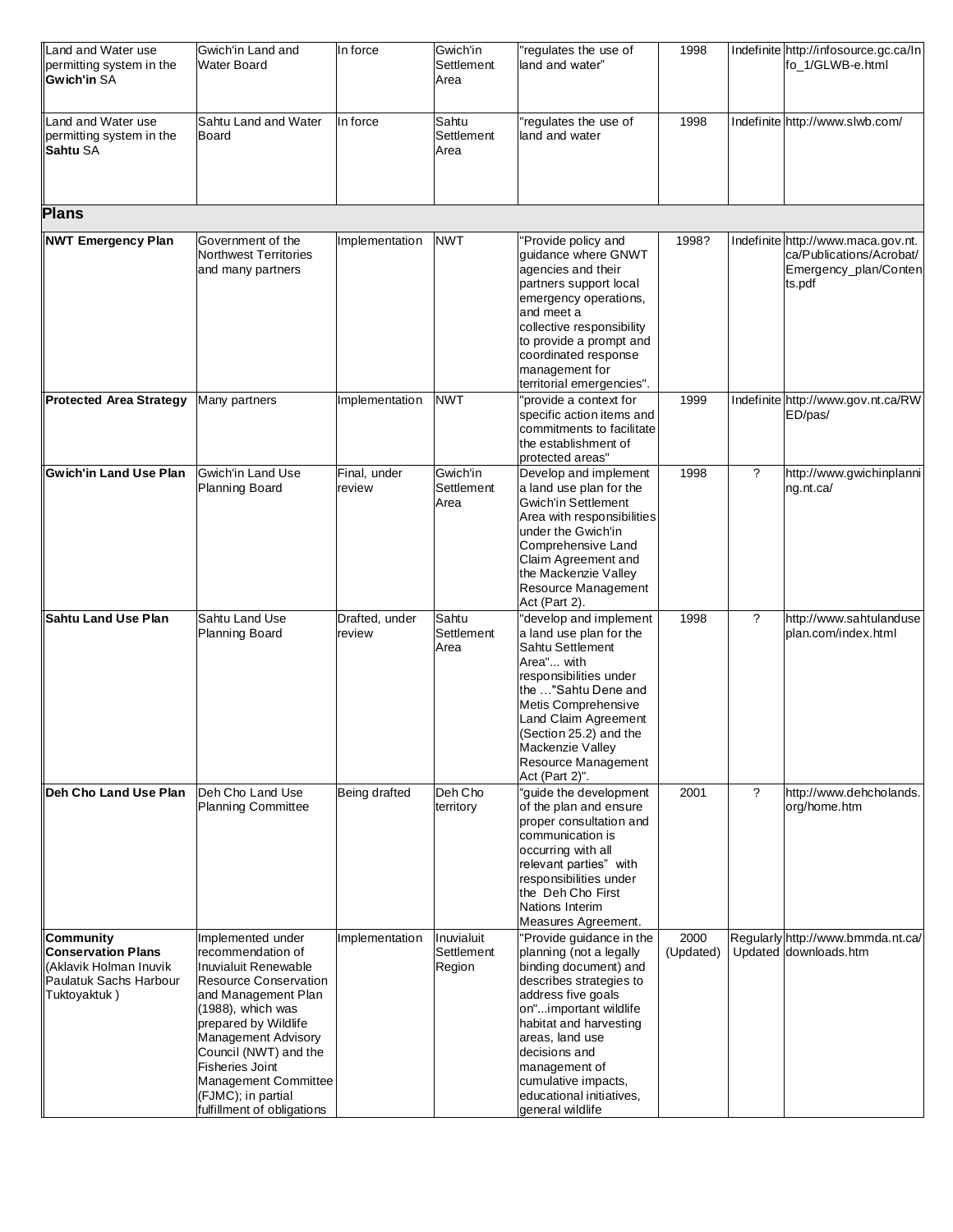| lunder the Inuvialuit Finall | management, measures    |  |
|------------------------------|-------------------------|--|
| Agreement.                   | for species of concern, |  |
|                              | cooperative and         |  |
|                              | consistent approach to  |  |
|                              | renewable resource      |  |
|                              | management.             |  |

## **Renewable Resource Management**

| <b>Renewable Resource Management</b>                                                                                                    |                                                                                                                     |                                 |                                    |                                                                                                                                                                                                                                                                                                                      |      |                                                           |
|-----------------------------------------------------------------------------------------------------------------------------------------|---------------------------------------------------------------------------------------------------------------------|---------------------------------|------------------------------------|----------------------------------------------------------------------------------------------------------------------------------------------------------------------------------------------------------------------------------------------------------------------------------------------------------------------|------|-----------------------------------------------------------|
| Advice, plan and<br>implementation of<br>decisions on Renewable<br><b>Resource management</b><br>in the Inuvialuit Settlement<br>Region | Wildlife Management<br>Advisory Council (NWT)<br>and Fisheries Joint<br><b>Advisory Council</b>                     | In place                        | Inuvialuit<br>Settlement<br>Region | Provide main legislated<br>tool for the co-<br>management of<br>renewable resource in<br>the ISR.                                                                                                                                                                                                                    | 1984 | Indefinite www.fimc.ca                                    |
| Advice, plan and<br>implementation of<br>decisions on Renewable<br><b>Resource management</b><br>in the Gwich'in Settlement<br>Region   | Gwich'in Renewable<br>Resource Board                                                                                | In place                        | Gwich'in<br>Settlement<br>Area     | Provide main legislated<br>tool for the co-<br>management of<br>renewable resource in<br>the GSA.                                                                                                                                                                                                                    | 1994 | Indefinite www.grrb.ca                                    |
| Advice, plan and<br>implementation of<br>decisions on Renewable<br><b>Resource management</b><br>in the Sahtu Settlement<br>Region      | Sahtu Renewable<br><b>Resources Board</b>                                                                           | In place                        | Sahtu<br>Settlement<br>Area        | Provide main legislated<br>tool for the co-<br>management of<br>renewable resource in<br>the SSA.                                                                                                                                                                                                                    | 1993 | Indefinite www.srrb.ca                                    |
| Advice, plan and<br>implementation of<br>decisions on Renewable<br><b>Resource management</b><br>in Wek'èezhìi' (Tlicho<br>Land).       | Wek'èezhìi Renewable<br>Resources Board                                                                             | To be<br>established            | Wek'èezhìi'                        | Provide main legislated<br>tool for the co-<br>management of<br>renewable resource in<br>the Wek'èezhìi'                                                                                                                                                                                                             |      |                                                           |
| <b>Renewable Resources Legislation</b><br>See → Goal IV for more information                                                            |                                                                                                                     |                                 |                                    |                                                                                                                                                                                                                                                                                                                      |      |                                                           |
| <b>NWT Wildlife Act</b>                                                                                                                 | Government of the<br>Northwest Territories,<br>Department of<br>Resources, Wildlife and<br>Economic Development     | In force, and<br>under revision | <b>NWT</b>                         | Provide GNWT with<br>tools to manage wildlife<br>in the NWT                                                                                                                                                                                                                                                          | 1988 | Indefinite http://www.lex-<br>nt.ca/loi/index.html        |
| NWT Forest Management Government of the<br>Act                                                                                          | Northwest Territories,<br>Department of<br>Resources, Wildlife and<br>Economic Development                          | In force, and<br>under revision | <b>NWT</b>                         | Provide GNWT with<br>tools to manage forest in<br>the NWT                                                                                                                                                                                                                                                            | 1987 | Indefinite http://www.lex-<br>nt.ca/loi/index.html        |
| <b>Migratory Birds</b><br><b>Convention Act</b>                                                                                         | Government of Canada, In force<br><b>Environment Canada</b>                                                         |                                 | Canada                             | 'implement<br>theMigratory Birds<br>Convention (1929) by<br>protecting migratory<br>birds and nests."                                                                                                                                                                                                                | 1994 | Indefinite http://laws.justice.gc.ca/<br>en/M-7.01/       |
| <b>Fisheries Act</b>                                                                                                                    | Government of Canada, In force<br>Department of Fisheries<br>and Oceans                                             |                                 | Canada                             | Protect fish and fish<br>habitat                                                                                                                                                                                                                                                                                     | 1985 | Indefinite http://laws.justice.gc.ca/<br>$en/F-14/$       |
| <b>Species at Risk Act</b>                                                                                                              | Government of Canada, Royal Assent<br>Environment Canada,<br>Department of Fisheries<br>and Oceans, Parks<br>Canada |                                 | Canada                             | 'prevent Canadian<br>indigenous species,<br>subspecies and distinct<br>populations of wildlife<br>from becoming<br>extirpated or extinct, to<br>provide for the recovery<br>of endangered or<br>threatened species, to<br>encourage the<br>management of other<br>species to prevent them<br>from becoming at risk." | 2002 | Indefinite http://www.speciesatrisk.<br>gc.ca/index e.cfm |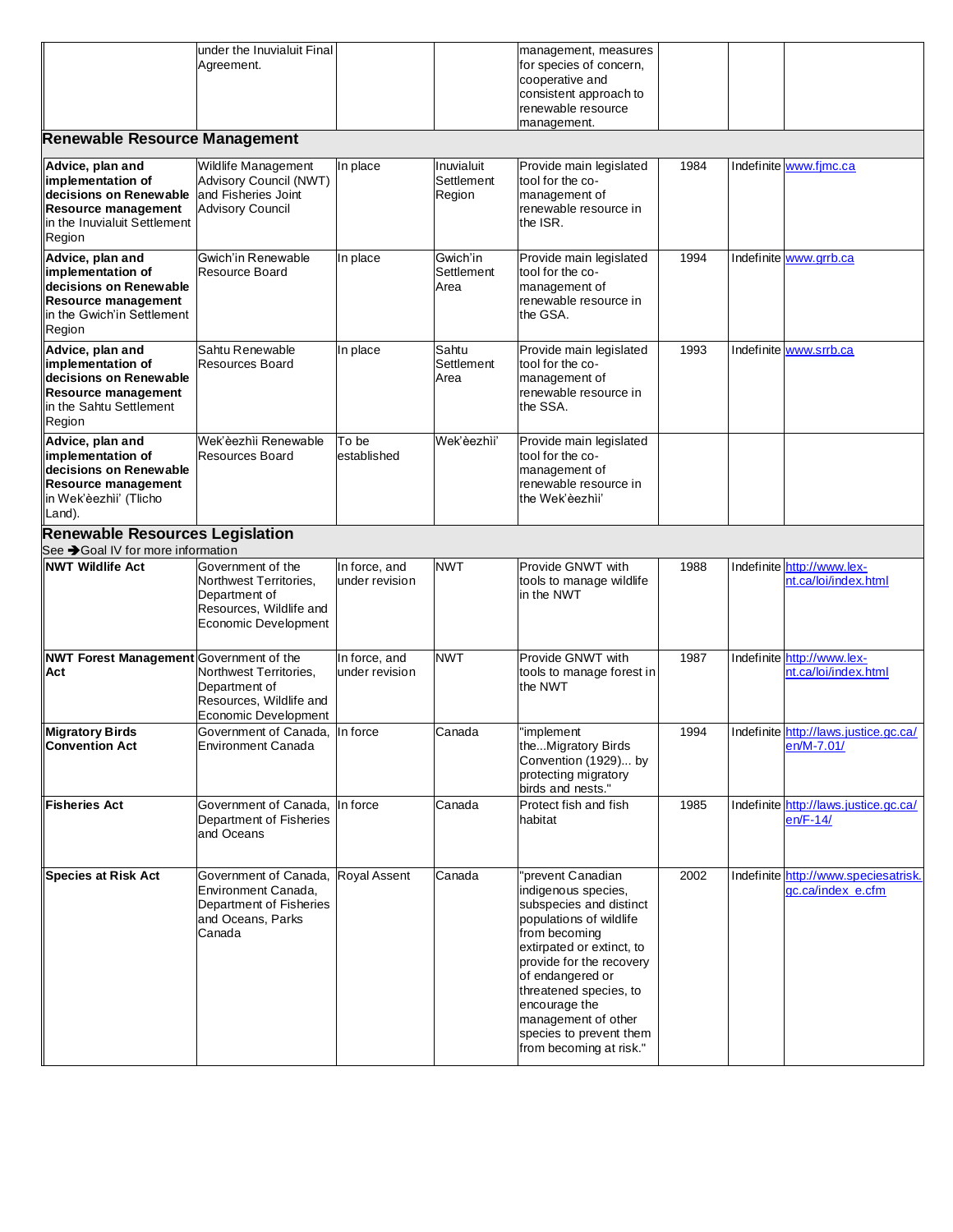| NWT proposed Species<br>at Risk Act                                                                                                      | Government of the<br>Northwest Territories,<br>Department of<br>Resources, Wildlife and<br>Economic Development | Proposed, under NWT<br>consultation |                                                                                                                                                                                                                                                                      | Provide GNWT with<br>tools to prevent species<br>from becoming<br>extirpated or extinct<br>because of human<br>activities in the NWT                      | $\gamma$     |            | http://www.nwtwildlife.rw<br>ed.gov.nt.ca/legislation/<br>Species%20At%20Risk.<br>pdf                      |  |  |
|------------------------------------------------------------------------------------------------------------------------------------------|-----------------------------------------------------------------------------------------------------------------|-------------------------------------|----------------------------------------------------------------------------------------------------------------------------------------------------------------------------------------------------------------------------------------------------------------------|-----------------------------------------------------------------------------------------------------------------------------------------------------------|--------------|------------|------------------------------------------------------------------------------------------------------------|--|--|
| <b>Resource Legislation</b><br>See → Goal IV for more information                                                                        |                                                                                                                 |                                     |                                                                                                                                                                                                                                                                      |                                                                                                                                                           |              |            |                                                                                                            |  |  |
| Canada Petroleum<br><b>Resources Act</b>                                                                                                 | Government of Canada,<br>Indian and Northern<br>Affairs                                                         | In force                            | Crown lands<br>in the<br>Northwest<br>Territories.<br>Nunavut or<br>Sable Island,<br>or submarine<br>areas, not<br>within a<br>province, in<br>the internal<br>waters of<br>Canada, the<br>territorial sea<br>of Canada or<br>the continental<br>shelf of<br>Canada. | governs the allocation<br>of Crown lands to the<br>private sector, tenure to<br>the allocated rights, and<br>the setting and collection<br>of royalties." | 1985         |            | Indefinite http://www.ainc-<br>inac.gc.ca/oil/index e.ht<br>ml:<br>http://laws.justice.gc.ca/<br>en/C-8.5/ |  |  |
| <b>Canada Oil and Gas</b><br><b>Operations Act</b>                                                                                       | National Energy Board.                                                                                          | In force                            | Crown lands<br>in the<br>Northwest<br>Territories,<br>Nunavut or<br>Sable Island,<br>or submarine<br>areas, not<br>within a<br>province, in<br>the internal<br>waters of<br>Canada, the<br>territorial sea<br>of Canada or<br>the continental<br>shelf of<br>Canada. | regulates the industrial<br>activities with respect to<br>resource conservation,<br>environmental protection<br>and safety of<br>workers.'                | 1985         |            | Indefinite http://laws.justice.gc.ca/<br>$en/O-7/$                                                         |  |  |
| Territorial Lands Act and Government of Canada, In force<br>Public Lands Grants Act: Indian and Northern<br>Canada Mining<br>Regulations | Affairs                                                                                                         |                                     | Crown lands<br>in the<br>Northwest<br>Territories,<br>except in<br>National<br>Parks, land<br>claim<br>settlement<br>areas, and<br>other<br>exceptions                                                                                                               | 'Administration and<br>disposition of minerals<br>belonging to (the Crown)<br>under all lands forming<br>part of the NWT"                                 | 1985         |            | Indefinite http://laws.justice.gc.ca/<br>en/T-7/C.R.C.-<br>c.1516/text.html                                |  |  |
|                                                                                                                                          | Lead                                                                                                            |                                     |                                                                                                                                                                                                                                                                      |                                                                                                                                                           | <b>Start</b> | <b>End</b> |                                                                                                            |  |  |
| <b>Actions</b>                                                                                                                           | <b>Organizations</b>                                                                                            | Stage <sup>1</sup>                  | <b>Location</b>                                                                                                                                                                                                                                                      | Goal                                                                                                                                                      | Year         | Year       | <b>Find more</b>                                                                                           |  |  |
| Cummulative<br>Impact Assessment                                                                                                         |                                                                                                                 | and agreements.                     |                                                                                                                                                                                                                                                                      | Formal tools to help during cumulative impact assessments: legislations                                                                                   |              |            |                                                                                                            |  |  |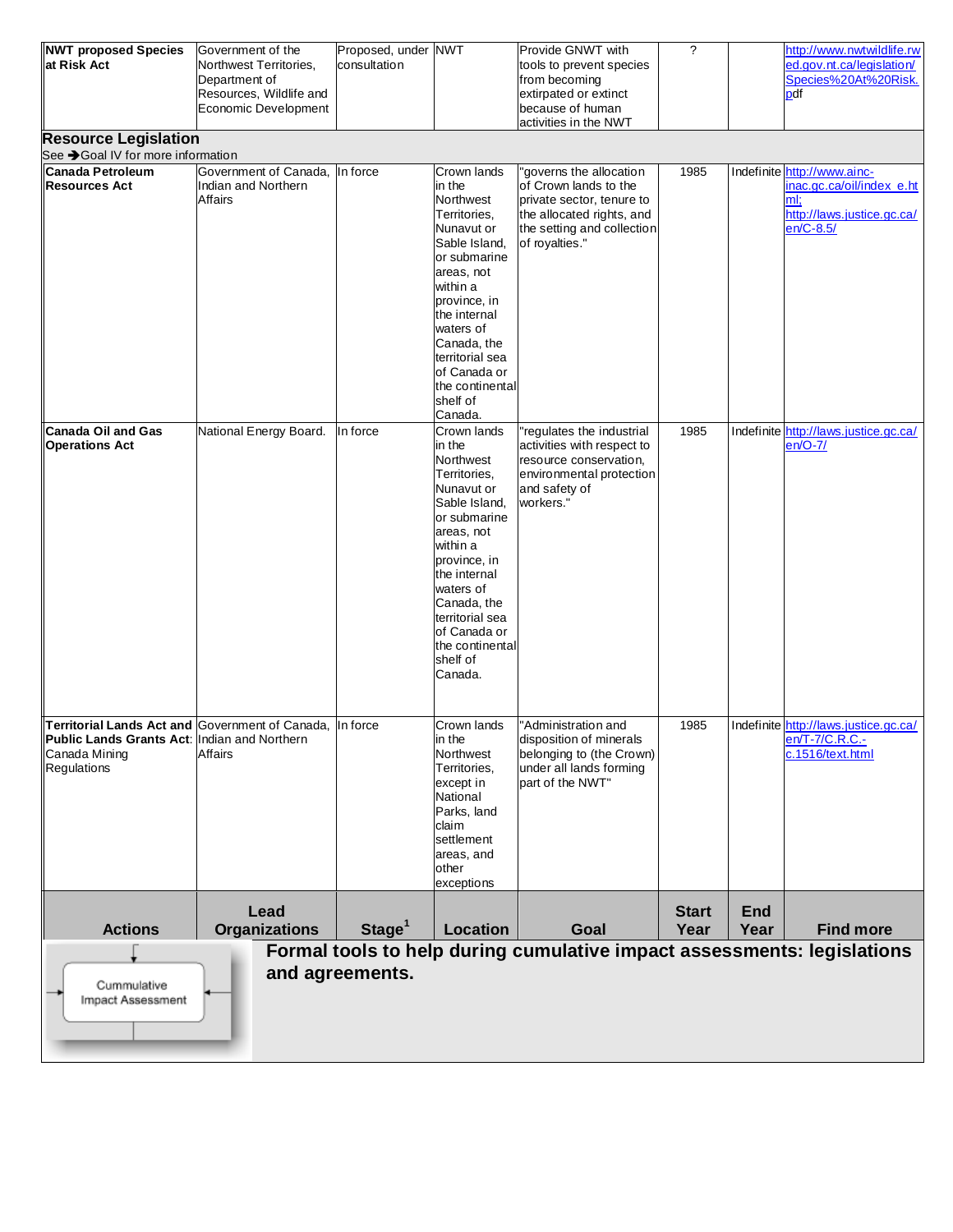| <b>Mackenzie Valley</b><br><b>Resource Management</b><br>Act (MVRMA) | Government of Canada, In force<br>Indian and Northern<br><b>Affairs</b> |                    | NWT south of<br>Inuvialuit<br>Settlement<br>Region and<br>excluding<br>Wood Buffalo<br>National Park | <b>MVRMA</b> requires<br>project-specific<br>cumulative effects<br>assessment and<br>management | 1998         |            | Indefinite http://laws.justice.gc.ca/<br>en/M-0.2/  |
|----------------------------------------------------------------------|-------------------------------------------------------------------------|--------------------|------------------------------------------------------------------------------------------------------|-------------------------------------------------------------------------------------------------|--------------|------------|-----------------------------------------------------|
| <b>Canadian Environmental</b><br><b>Assessment Act (CEAA)</b>        | Government of Canada,<br>Canadian Environmental<br>Assessment Agency    | In force           | Inuvialuit<br>Settlement<br>Region                                                                   | CEAA requires project-<br>specific cumulative<br>effects assessment and<br>management           | 1992         |            | Indefinite http://laws.justice.gc.ca/<br>en/C-15.2/ |
| <b>Gwich'in Land Claim</b><br><b>Settlement Act</b>                  | Government of Canada,<br>Indian and Northern<br>Affairs                 | In force           | Gwich'in<br>Settlement<br>Area                                                                       |                                                                                                 | 1992         | Indefinite |                                                     |
| <b>Sahtu Dene and Metis</b><br><b>Land Claim Settlement</b><br>Act   | Government of Canada. In force<br>Indian and Northern<br>Affairs        |                    | Sahtu<br>Settlement<br>Area                                                                          |                                                                                                 | 1993         | Indefinite |                                                     |
| Western Inuvialuit Land<br><b>Claim Settlement Act</b>               | Government of Canada,<br>Indian and Northern<br>Affairs                 | In force           | Inuvialuit<br>Settlement<br>Region                                                                   |                                                                                                 | 1984         | Indefinite |                                                     |
|                                                                      | Lead                                                                    |                    |                                                                                                      |                                                                                                 | <b>Start</b> | <b>End</b> | <b>Find more</b>                                    |
| <b>Actions</b>                                                       | <b>Organizations</b>                                                    | Stage <sup>1</sup> | Location                                                                                             | Goal<br>Formal tools to help the public review the effectiveness of mitigation,                 | Year         | Year       |                                                     |
| Environmental accountability<br>- Restoration<br>- Rehabilitation    |                                                                         |                    |                                                                                                      | restoration, and rehabilitation measures: Agreements and Audits.                                |              |            |                                                     |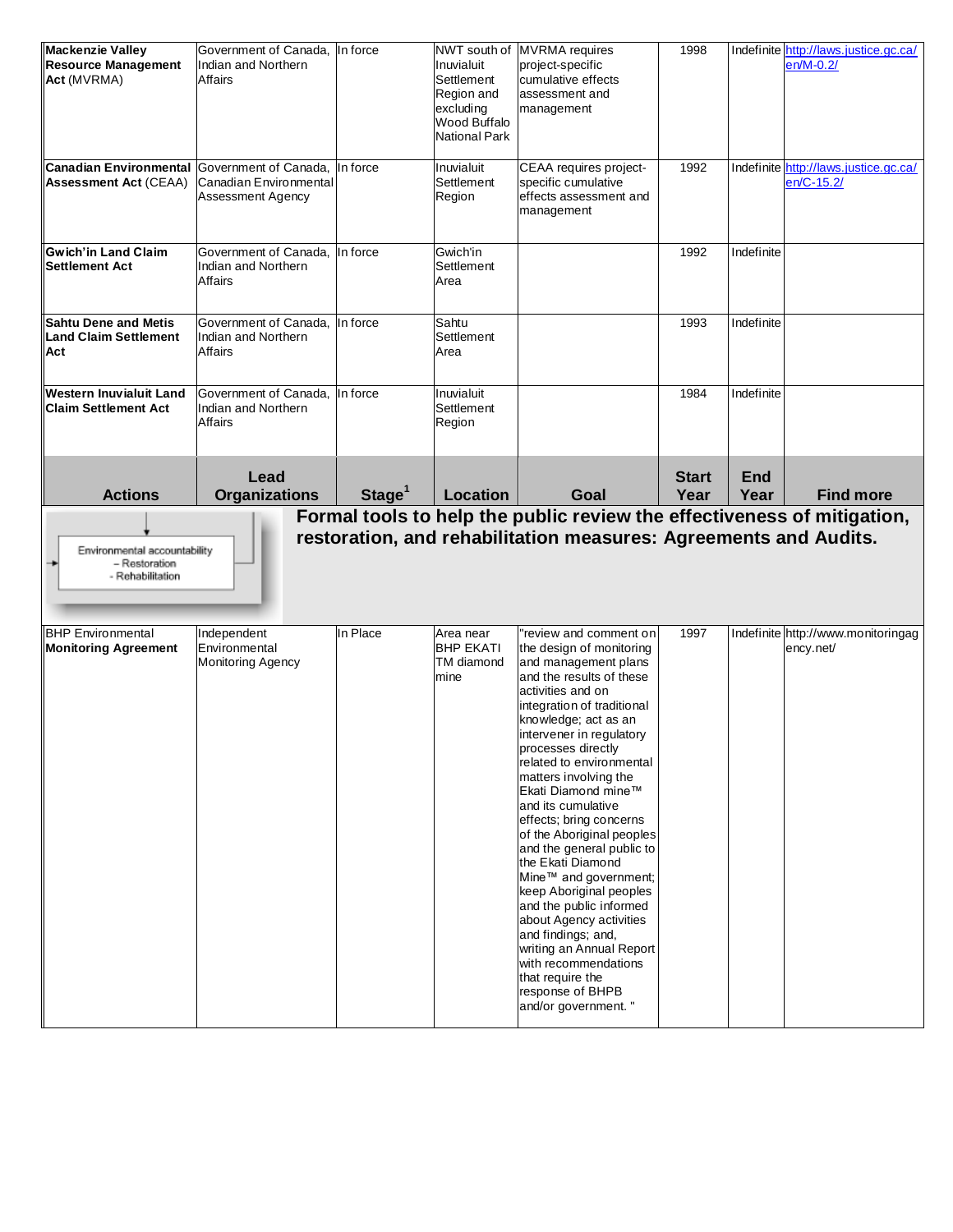| Diavik Environmental<br>Agreement                                                                     | Environmental<br><b>Monitoring Advisory</b><br>Board                                                                                                                                                        | In Place           | Area near<br><b>Diavik</b><br>diamond mine                                                           | "facilitate the use of<br>integrated, holistic and<br>cooperative approaches<br>to monitoring,<br>management and<br>regulation of the Diavik<br>Diamond Project."                                                                                                                                                                                                                                      | 2001                                   |                    | Indefinite http://www.diavik.ca/html<br>/body emab.html                                  |
|-------------------------------------------------------------------------------------------------------|-------------------------------------------------------------------------------------------------------------------------------------------------------------------------------------------------------------|--------------------|------------------------------------------------------------------------------------------------------|--------------------------------------------------------------------------------------------------------------------------------------------------------------------------------------------------------------------------------------------------------------------------------------------------------------------------------------------------------------------------------------------------------|----------------------------------------|--------------------|------------------------------------------------------------------------------------------|
| Mackenzie Valley<br>Cumulative Impact<br>Monitoring Program<br>(MVCIMP) - Audit                       | Government of Canada                                                                                                                                                                                        | To be initiated    | NWT south of<br>Inuvialuit<br>Settlement<br>Region and<br>excluding<br>Wood Buffalo<br>National Park | Provide an independent<br>and mandatory<br>evaluation of the<br>integrated management<br>system as required<br>under MVRMA                                                                                                                                                                                                                                                                             | 2005                                   | ?                  |                                                                                          |
| <b>Actions</b>                                                                                        | Lead<br><b>Organizations</b>                                                                                                                                                                                | Stage <sup>1</sup> | Location                                                                                             | Goal                                                                                                                                                                                                                                                                                                                                                                                                   | <b>Start</b><br>Year                   | <b>End</b><br>Year | <b>Find more</b>                                                                         |
|                                                                                                       |                                                                                                                                                                                                             |                    |                                                                                                      | General tools to help gather and share information and data                                                                                                                                                                                                                                                                                                                                            |                                        |                    |                                                                                          |
|                                                                                                       |                                                                                                                                                                                                             |                    |                                                                                                      | amongst all organizations involved in cumulative impact                                                                                                                                                                                                                                                                                                                                                |                                        |                    |                                                                                          |
|                                                                                                       | Data and Information Initiatives                                                                                                                                                                            |                    |                                                                                                      |                                                                                                                                                                                                                                                                                                                                                                                                        |                                        |                    |                                                                                          |
|                                                                                                       |                                                                                                                                                                                                             |                    |                                                                                                      | assessment and adaptive management.                                                                                                                                                                                                                                                                                                                                                                    |                                        |                    |                                                                                          |
| Arctic Science and<br>Technology Information<br>System (ASTIS)                                        | Arctic Institute of North<br>America, University of<br>Calgary                                                                                                                                              | Continuing         | Northern<br>Canada                                                                                   | Institute's mandate is to<br>advance the study of<br>the Arctic through the<br>natural and social<br>sciences, the arts and<br>humanities and to<br>acquire, preserve and<br>disseminate information<br>on physical,<br>environmental and<br>social conditions in the<br>North". ASTIS archives<br>and store studies results<br>and reports related to<br>science and technology<br>in northern Canada | 1945<br>(Institute)                    | ?                  | http://www.ucalgary.ca/A<br>INA/index.html                                               |
| Northern Information<br><b>Network</b>                                                                | Government of Canada,<br>Indian and Northern<br>Affairs                                                                                                                                                     | Continuing         | Northern<br>Canada                                                                                   | encourages information<br>sharing about the<br>Yukon, the Northwest<br><b>Territories and Nunavut</b><br>for more effective<br>decision making in the<br>areas such as resource<br>management and<br>economic development."                                                                                                                                                                            | 1999 (new<br>site)                     |                    | Indefinite http://esd.inac.gc.ca/nin/                                                    |
| Northern Ecological<br>Management and<br>Assessment Network<br>(EMAN - North) -<br>Information Centre | Government of Canada, Development<br>Environment Canada<br>and many partners                                                                                                                                |                    | Northern<br>Canada                                                                                   | Information Centre "to<br>provide a central access<br>point for long-term<br>ecological monitoring<br>information"                                                                                                                                                                                                                                                                                     | 1997<br>(EMAN-<br>North);<br>1999 (IC) |                    | Indefinite www.emannorth.ca &<br>http://www.eman-<br>rese.ca/eman/program/a<br>bout.html |
| <b>Beaufort Mackenzie</b><br><b>Mineral Development</b><br>Area                                       | Government of the<br>Northwest territories,<br>Minerals, Oil & Gas<br>Division, The Joint<br>Secretariat - Inuvialuit<br>Renewable Resource<br>Committees and the<br><b>Inuvialuit Land</b><br>Corporation. | Continuing         | Inuvialuit<br>Settlement<br>Region                                                                   | "bring together resource<br>information for the<br><b>Inuvialuit Settlement</b><br>Region (ISR) in the<br>Northwest Territories<br>(in the form of) a<br>comprehensive Internet<br>guide to the geology,<br>infrastructure,<br>environmental data,<br>development processes,<br>and economic studies in<br>the ISR".                                                                                   | 1999                                   |                    | Indefinite http://www.bmmda.nt.ca/<br>default.htm                                        |
| <b>Public Registry</b>                                                                                | Mackenzie Valley<br>Environmental Impact<br><b>Review Board</b>                                                                                                                                             | Continuing         | NWT south of<br>Inuvialuit<br>Settlement<br>Region and<br>excluding<br>Wood Buffalo                  | "Notices and documents<br>about environmental<br>assessments and<br>preliminary Screenings"<br>in Mackenzie Valley                                                                                                                                                                                                                                                                                     | 1998                                   |                    | Indefinite http://www.mveirb.nt.ca/<br>MVposts.html                                      |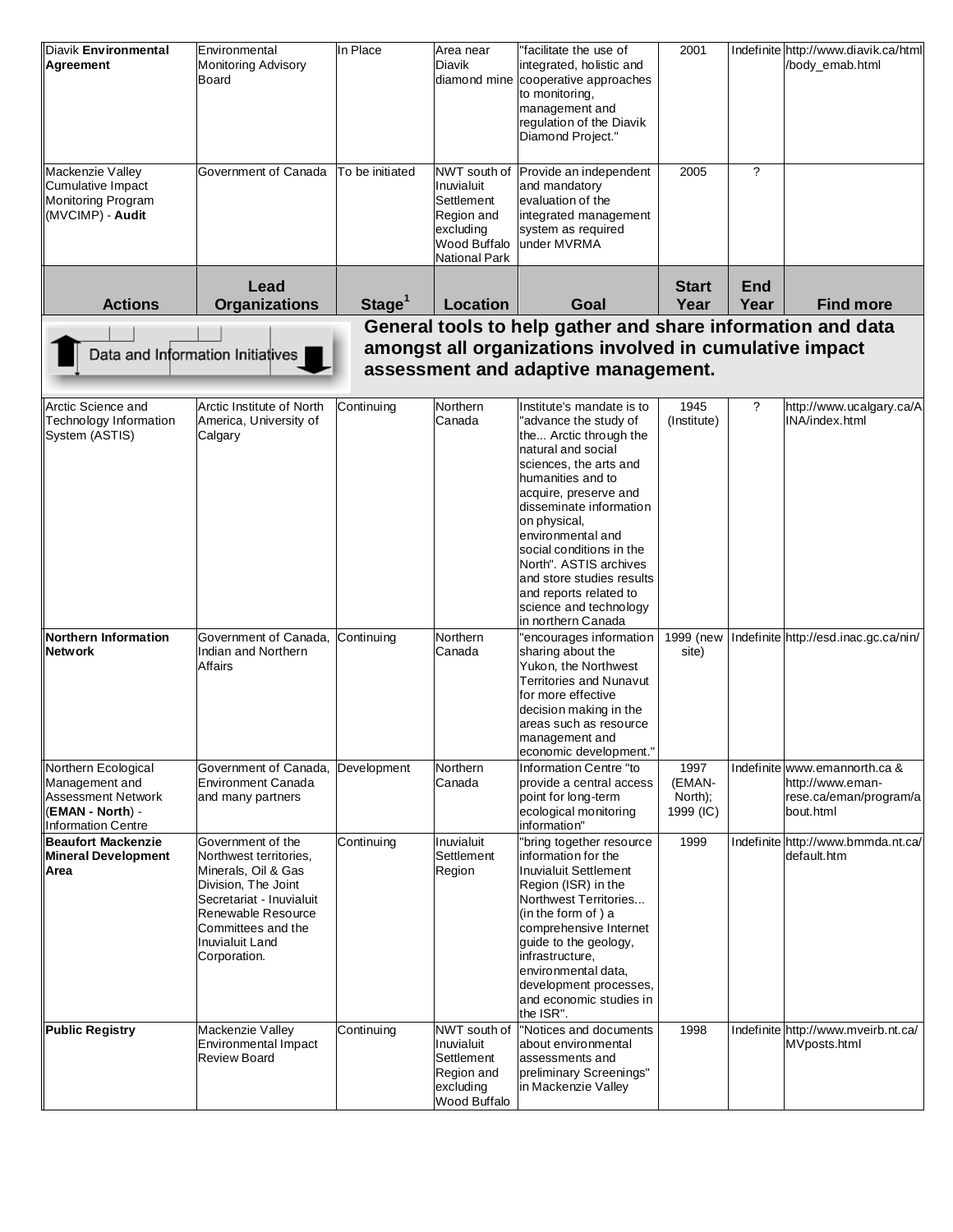|                                                                                                                          |                                                                                                                             |                                                                          | <b>National Park</b>                                                        |                                                                                                                                                                                                                                                                                                                                                        |              |                                                         |                                                            |
|--------------------------------------------------------------------------------------------------------------------------|-----------------------------------------------------------------------------------------------------------------------------|--------------------------------------------------------------------------|-----------------------------------------------------------------------------|--------------------------------------------------------------------------------------------------------------------------------------------------------------------------------------------------------------------------------------------------------------------------------------------------------------------------------------------------------|--------------|---------------------------------------------------------|------------------------------------------------------------|
|                                                                                                                          |                                                                                                                             |                                                                          |                                                                             |                                                                                                                                                                                                                                                                                                                                                        |              |                                                         |                                                            |
|                                                                                                                          |                                                                                                                             |                                                                          |                                                                             |                                                                                                                                                                                                                                                                                                                                                        |              |                                                         |                                                            |
| <b>Fort Liard Ressources</b><br><b>Directory</b>                                                                         | Government of the<br>Northwest territories,<br>Minerals, Oil & Gas<br><b>Division</b>                                       | Continuing                                                               | Fort Liard<br>Area                                                          | 'compile information on<br>the physical<br>environment, resource<br>interests, and land uses<br>lin the area"                                                                                                                                                                                                                                          | 1999         |                                                         | Indefinite http://www.liardresource<br>s.nt.ca/default.htm |
|                                                                                                                          | Lead                                                                                                                        |                                                                          |                                                                             |                                                                                                                                                                                                                                                                                                                                                        | <b>Start</b> | <b>End</b>                                              |                                                            |
| <b>Actions</b>                                                                                                           | <b>Organizations</b>                                                                                                        | Stage <sup>1</sup>                                                       | <b>Location</b>                                                             | Goal                                                                                                                                                                                                                                                                                                                                                   | Year         | Year                                                    | <b>Find more</b>                                           |
| Decision Makers<br>Information Producers<br><b>Baseline Research</b><br>& Monitoring<br>& Water-use- Ei<br>Wildlife etc  | .etc.<br>anagement Plan.<br>& Regulation<br>regional levels.<br>Cummulative<br>Impact Assessm                               | " Fitting it all together" 1                                             |                                                                             | General and formal tools to help define the process of adaptive<br>management and cumulative impact assessment at the NWT level and at                                                                                                                                                                                                                 |              |                                                         |                                                            |
| Mtigation Resea<br>Monitoring                                                                                            | wironmental accountability                                                                                                  |                                                                          |                                                                             |                                                                                                                                                                                                                                                                                                                                                        |              |                                                         |                                                            |
| <b>Territorial-wide process</b>                                                                                          |                                                                                                                             |                                                                          |                                                                             |                                                                                                                                                                                                                                                                                                                                                        |              |                                                         |                                                            |
| <b>Cumulative Effects</b><br><b>Assessment and</b><br><b>Management CEAM-</b><br><b>NWT</b><br>$(NWT$ wide) <sup>1</sup> | Government of Canada<br>and partners in a<br>Working Group (Work<br>Plan) and Steering<br>Committee (Framework) plan (Being | Framework &<br>Blueprint<br>(Completed),<br>Implementation<br>developed) | <b>NWT</b><br>excluding<br>Wood Buffalo<br><b>National Park</b>             | "identify activities,<br>milestones and resource<br>requirements for the<br>development of a (CEA)<br>framework" and provide<br>for an agreed basis for<br>CEA in the Mackenzie<br>Valley.                                                                                                                                                             | 1999         | 2002<br>(Frame-<br>work)<br>2003<br>(Blueprint<br>2003) | http://www.ceamf.ca                                        |
| <b>Regional processes</b>                                                                                                |                                                                                                                             |                                                                          |                                                                             |                                                                                                                                                                                                                                                                                                                                                        |              |                                                         |                                                            |
| <b>CEAM - Regional Work</b><br>Plan (Slave Geological<br>Province)                                                       | Government of Canada<br>and partners in a SGP<br>Project Group &<br><b>Steering Committee</b>                               | Under review                                                             | Slave<br>Geological<br>Province                                             | 'make recommendations<br>to decision-makers to<br>facilitate the protection<br>of ecological integrity,<br>the building of<br>sustainable communities<br>(including social and<br>economic dimensions),<br>and responsible<br>economic development<br>within a sound<br>environmental<br>management<br>framework" in the Slave<br>Geological Province. | 2001         | 2002                                                    | http://www.ceamf.ca                                        |
| <b>CEAM - Regional Work</b><br>Plans (Deh Cho Region)                                                                    | Government of Canada<br>and partners in a DC<br>Project Group &<br><b>Steering Committee</b>                                | Initiated                                                                | Deh Cho<br>region                                                           | Aim to be determined:<br>Would make<br>recommendations to<br>decision-makers to<br>facilitate the protection<br>of ecological integrity,<br>sustainable<br>development of<br>communities, within a<br>sound environmental<br>management framework<br>in the Deh Cho Region                                                                             | 2002         | $\overline{\phantom{a}}$                                | http://www.ceamf.ca                                        |
| <b>Project-specific processes</b>                                                                                        |                                                                                                                             |                                                                          |                                                                             |                                                                                                                                                                                                                                                                                                                                                        |              |                                                         |                                                            |
| <b>Cumulative Impact</b><br>guidelines for screening<br>and pre-review of<br>developments in the ISR                     | <b>Environmental Impact</b><br><b>Screening Committee</b><br>(EISC)                                                         | In Place                                                                 | Area near any<br>development<br>screened in<br>the Inuvialuit<br>Settlement | Screen all activities in<br>the ISR, except those on<br>private land, that meet<br>the definition of a<br>development according                                                                                                                                                                                                                        | 1998         |                                                         | Indefinite http://www.bmmda.nt.ca/<br>downloads.htm        |